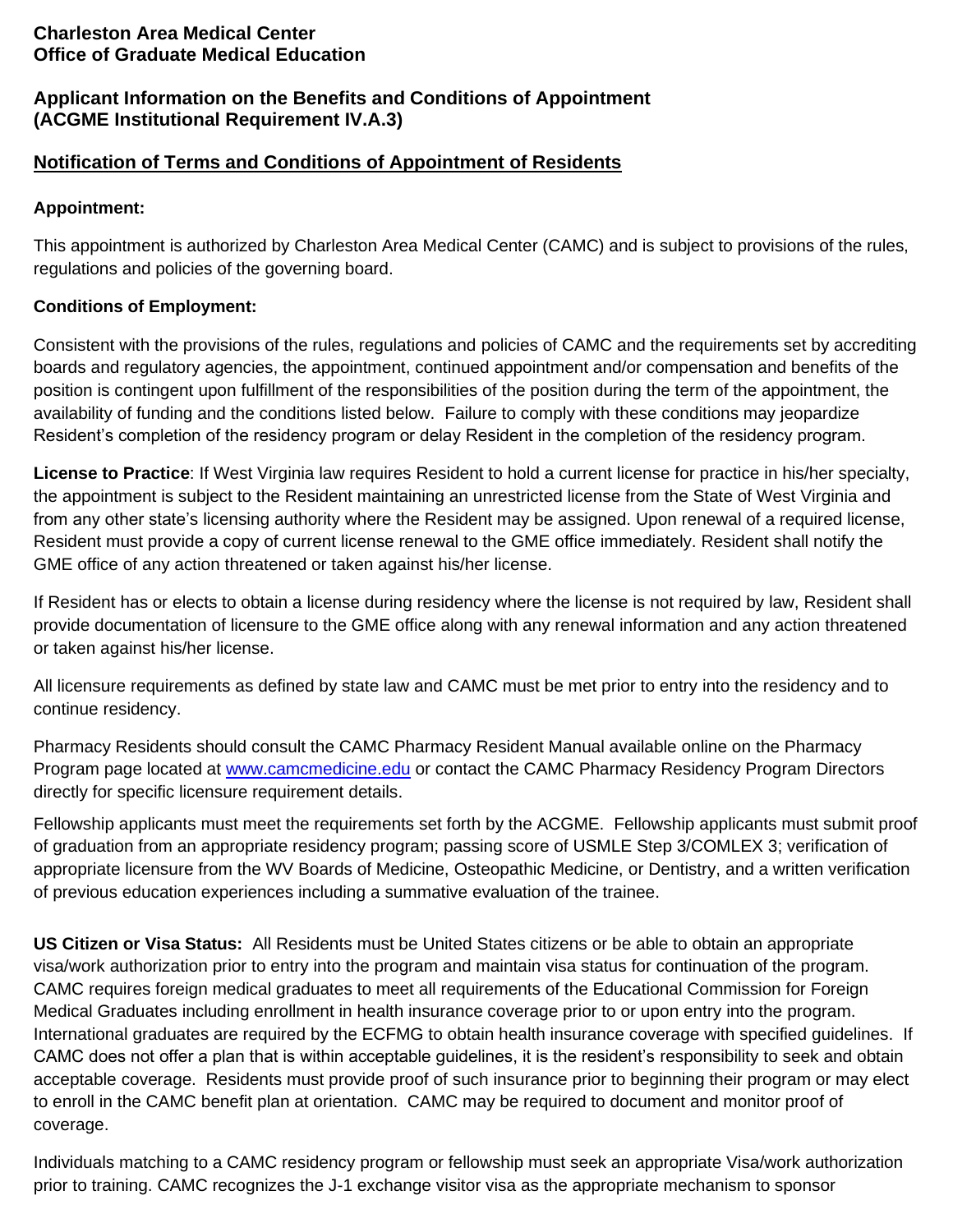international medical graduates interested in the pursuit of graduate medical education training in our programs. The J-1 exchange visa must be obtained through the Educational Commission for Foreign Medical Graduates (ECFMG). Application for sponsorship will require effort from the applicant and coordination with the residency program coordinator. The J-1 Visa is exclusively sponsored by the ECFMG's Exchange Visitor Sponsorship Program (EVSP) and the ECFMG is the only organization authorized to sponsor graduates of foreign medical schools that come to the United States to participate in residency and/or fellowship programs. Persons who are not citizens of the United States will be considered for Resident positions subject to the regulations of those federal and state agencies having jurisdiction over them as non-citizens. Non-citizen employees are expected to accept personal responsibility for compliance with the laws and regulations which apply to them as non-citizens. It is the resident's personal responsibility to maintain any and all necessary visa/work status requirements necessary during the course of their training. Failure to do so could result in a gap in training or termination from the program.

**Appointment term:** Appointment of a Resident is contingent upon the ability of the Resident to be physically present at CAMC and to fully participate in the residency program during the term identified in the Resident contract. If a Resident is unable at any time to be present and to fully participate, the program in its sole discretion may allow a grace period of up to thirty (30) days, may alter the initial appointment and duration of term, and may cancel the appointment. Any extension of a grace period beyond 30 days will require the approval of the Designated Institutional Official but in no circumstance is CAMC obligated to hold a position for a new or continuing Resident.

Contracts to Residents will be issued approximately 60 days prior to the beginning of the academic year. Residents may not continue residency beyond a current contract period. The Resident contract year will typically be for a one year term; however, a term may be less than one year in special circumstances. CAMC is not obligated to hold a position for a Resident who has not signed a contract.

In addition to the resident contract, residents will be given a Professional Practice Contract and will be asked to sign that they have read and understood the terms of the contract. A copy of the Professional Practice Contract is in Appendix C of the contract.

**House Staff Responsibilities:** Appointment or reappointment is conditional upon the Resident obtaining and maintaining permission to work at CAMC and other affiliated hospitals or institutions to which the Resident is assigned by the program and CAMC. The Resident shall be subject to all policies, rules, and regulations of those hospitals or other locations of assignment.

**Education and Service Responsibilities**: Appointment is conditional upon Resident maintaining physical and mental ability to perform or to be assigned to patient care and education responsibilities with or without reasonable accommodation.

**Resident and Employment Policies:** Resident must comply with the rules, policies and procedures of the CAMC Health System. These policies include benefit options, conditions of living quarters, meals, professional liability, health and disability insurance and others and may be accessed on the web site at [www.camcmedicine.edu](http://www.camcmedicine.edu/)

**Background Investigations**: The employment center will conduct background investigations on all potential new employees in accordance with the Fair Credit Reporting Act (FCRA) and West Virginia state laws. The investigation is conducted to evaluate and assess the employability of those individuals with a criminal conviction, a pending criminal charge, or some other adverse event as it relates to specifically identified positions.

All background investigations are the property of the company and are maintained in a confidential manner. Copies will not be provided to employees. The fact that an applicant has a criminal conviction is not sufficient to disqualify him/her from employment. The final decision to employ an applicant with a criminal conviction will be at the discretion of the employment manager and the corporate director for human resources.

Depending on the position the applicant has accepted, the following checks may be performed at the time that an offer of employment is being extended and authorization has been obtained by applicant: social security number match; licensure verification; certification verification; employment verification; education verification; criminal background check OIG/GSA checks; credit report; and drivers' license and motor vehicle violation verification.

**Benefits:** All Residents are eligible for the same health care, disability, retirement and other benefits as offered to other employees. These benefits are reviewed annually and any changes are typically made to be effective January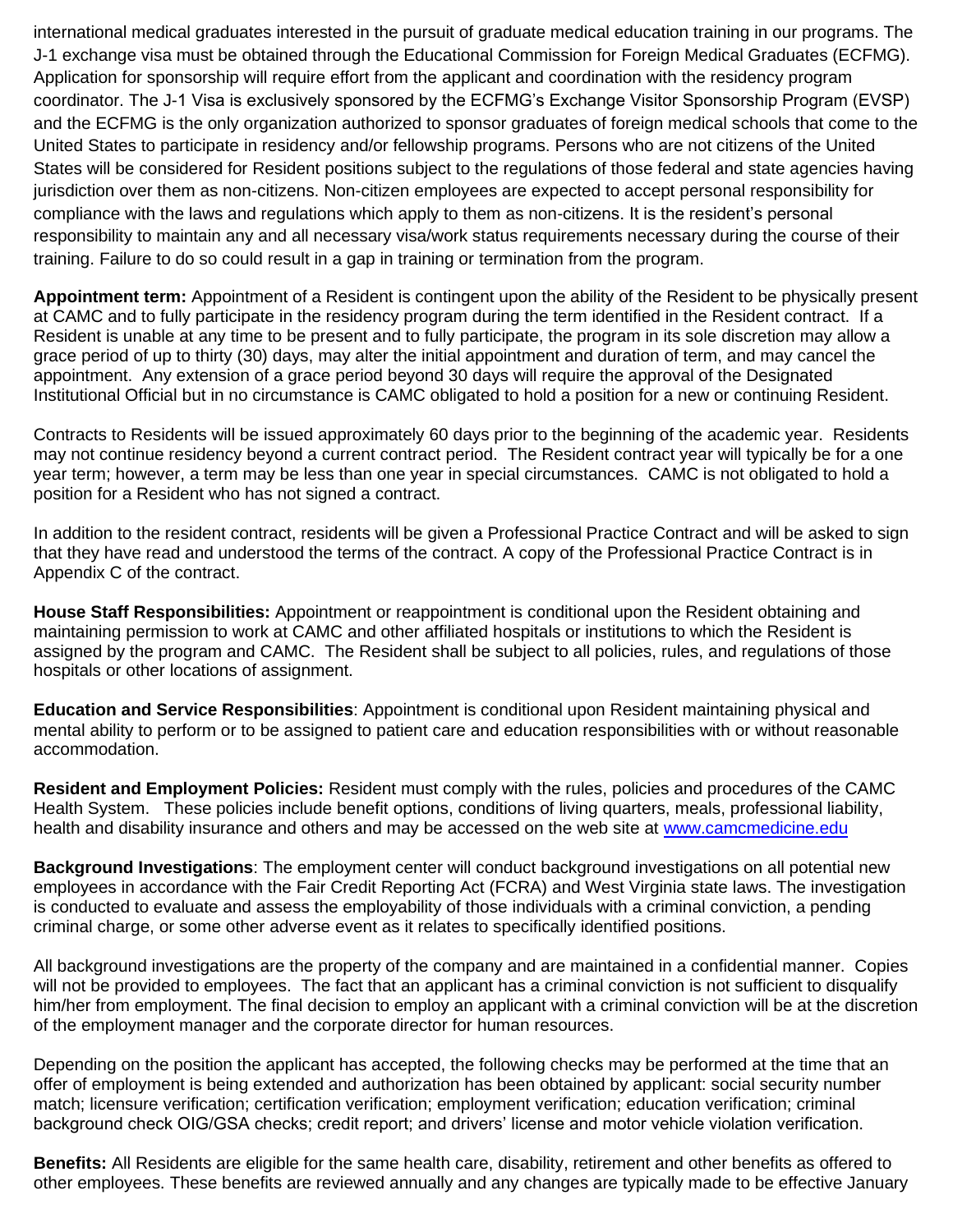1st of each calendar year. An annual benefit enrollment is conducted in the fall of each year for Residents to make changes for the following calendar year. International graduates are required by the ECFMG to obtain health insurance coverage. Residents must provide proof of such insurance prior to beginning their program or may elect to enroll in the CAMC benefit plan at orientation. CAMC may be required to document and monitor proof of coverage. New House Staff will have the opportunity to elect coverages of their choice during the Human Resources Benefit Orientation upon entering the program. Benefit materials detailing each benefit will be distributed at that time. Residents are eligible to make changes/additional choices during the annual fall benefit enrollment period. Should you have questions concerning the benefits, please call your Human Resource Business Partner.

**Specific Assignments:** Specific assignments of this appointment will be determined by CAMC or designated representatives of CAMC and reappointment is conditional upon fulfillment of responsibilities as assigned.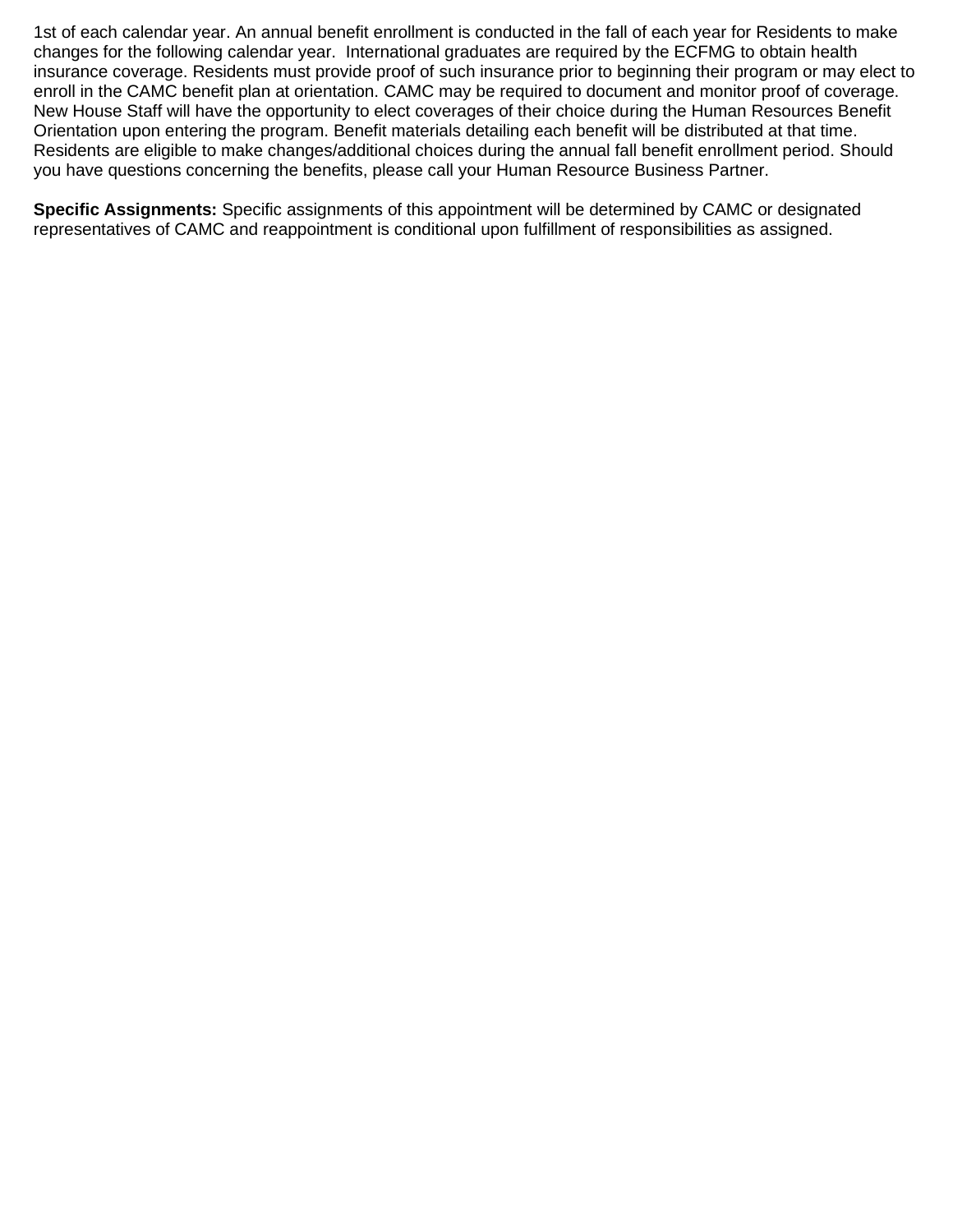## **Charleston Area Medical Center Graduate Medical Education Resident Compensation and Benefits at a Glance 2022**

|                                                              | <b>Medical/Surgical Residents</b>                                                                                                                                                                                                                  |                                                                                     |  |
|--------------------------------------------------------------|----------------------------------------------------------------------------------------------------------------------------------------------------------------------------------------------------------------------------------------------------|-------------------------------------------------------------------------------------|--|
|                                                              | $PG-1$                                                                                                                                                                                                                                             | \$53,191.00                                                                         |  |
|                                                              | $PG-2$                                                                                                                                                                                                                                             | \$55,647.00                                                                         |  |
|                                                              |                                                                                                                                                                                                                                                    | \$57,516.00                                                                         |  |
|                                                              | $PG-3$                                                                                                                                                                                                                                             |                                                                                     |  |
|                                                              | $PG-4$                                                                                                                                                                                                                                             | \$59,558.00                                                                         |  |
| <b>BASE SALARIES</b>                                         | $PG-5$                                                                                                                                                                                                                                             | \$61,660.00                                                                         |  |
| <b>Effective 7/1/2022</b>                                    | $PG-6$                                                                                                                                                                                                                                             | \$63,661.00                                                                         |  |
|                                                              | $PG-7$                                                                                                                                                                                                                                             | \$65,494.00                                                                         |  |
|                                                              | <b>Pharmacy Residents</b>                                                                                                                                                                                                                          |                                                                                     |  |
|                                                              | $PG-1$                                                                                                                                                                                                                                             | \$45,992.59                                                                         |  |
|                                                              | $PG-2$                                                                                                                                                                                                                                             | \$47,943.95                                                                         |  |
|                                                              | Psychology Interns                                                                                                                                                                                                                                 |                                                                                     |  |
|                                                              |                                                                                                                                                                                                                                                    | \$36,004.80                                                                         |  |
| <b>RESIDENT PERFORMANCE BASED</b>                            | Medical/Surgical                                                                                                                                                                                                                                   |                                                                                     |  |
| <b>COMPENSATION</b>                                          | Residents                                                                                                                                                                                                                                          | \$3,000 Potential additional annual compensation                                    |  |
| (Potential earnings based upon                               | <b>Pharmacy Residents</b>                                                                                                                                                                                                                          | \$2,400 Potential additional annual compensation                                    |  |
| semi-annual reviews of resident                              | Psychology Interns                                                                                                                                                                                                                                 | \$1,800 Potential additional annual compensation                                    |  |
| performance)                                                 |                                                                                                                                                                                                                                                    |                                                                                     |  |
| <b>TRAVEL</b>                                                | One Year Programs                                                                                                                                                                                                                                  | \$500                                                                               |  |
| (one time trip per resident;                                 | Medical/Surgical                                                                                                                                                                                                                                   |                                                                                     |  |
| separate funds available for<br>research related travel upon | Programs                                                                                                                                                                                                                                           | \$3,000                                                                             |  |
| approval)                                                    | (PGY2 & above)                                                                                                                                                                                                                                     |                                                                                     |  |
| <b>MEAL ALLOWANCE</b>                                        | All PG Levels                                                                                                                                                                                                                                      | According to Call Schedule                                                          |  |
| <b>VACATION LEAVE</b>                                        | All PG Levels                                                                                                                                                                                                                                      | 3 weeks (see leave policy in House Staff Handbook for details)                      |  |
| <b>SICK LEAVE</b>                                            | All PG Levels                                                                                                                                                                                                                                      | 12 days                                                                             |  |
|                                                              |                                                                                                                                                                                                                                                    | 24 hours' time off for a family member; 8 hours for a relative.                     |  |
| <b>BEREAVEMENT</b>                                           | All PG Levels                                                                                                                                                                                                                                      | The full list of family and relative relationships are provided in                  |  |
|                                                              |                                                                                                                                                                                                                                                    | the House Staff Handbook.                                                           |  |
| <b>EDUCATION DAYS</b>                                        | All PG Levels                                                                                                                                                                                                                                      | 7 days, maximum                                                                     |  |
| PROFESSIONAL LEAVE FOR                                       |                                                                                                                                                                                                                                                    |                                                                                     |  |
| <b>INTERVIEWS</b>                                            | All PG Levels                                                                                                                                                                                                                                      | 3 days over the residency                                                           |  |
|                                                              | Maternity leave will be for a maximum of 6 weeks (non-FMLA eligible) or 12 weeks                                                                                                                                                                   |                                                                                     |  |
| <b>MATERNITY LEAVE</b>                                       | (FMLA eligible)                                                                                                                                                                                                                                    |                                                                                     |  |
|                                                              | Use Sick/Vacation/Short Term Disability if eligible or time off without pay.                                                                                                                                                                       |                                                                                     |  |
| <b>PATERNITY LEAVE</b>                                       | Would fall under the FMLA guidelines (if eligible) and utilize vacation or time off                                                                                                                                                                |                                                                                     |  |
|                                                              | without pay.                                                                                                                                                                                                                                       |                                                                                     |  |
|                                                              | Offered through Blue Cross Blue Shield:                                                                                                                                                                                                            |                                                                                     |  |
|                                                              | PPO (includes pharmacy plan)<br>Employee pays premium (\$75.00 - \$266.00) per pay for non-tobacco users (depending                                                                                                                                |                                                                                     |  |
|                                                              | on individual plan option) plus co-pays; tobacco users pay an additional \$40.00 per pay                                                                                                                                                           |                                                                                     |  |
|                                                              | premium.                                                                                                                                                                                                                                           |                                                                                     |  |
| <b>HEALTH CARE</b>                                           | HDHP (high-deductible health plan)<br>(including pharmacy benefit)<br>Employee pays premium (\$35.00-\$129.50) per pay for non-tobacco users depending on<br>plan option. You must pay "first dollar" on any expenses incurred until you meet your |                                                                                     |  |
|                                                              |                                                                                                                                                                                                                                                    |                                                                                     |  |
|                                                              |                                                                                                                                                                                                                                                    |                                                                                     |  |
|                                                              | deductible. Once the deductible is met, the plan begins to cost share with you on                                                                                                                                                                  |                                                                                     |  |
|                                                              | expenses.                                                                                                                                                                                                                                          |                                                                                     |  |
|                                                              |                                                                                                                                                                                                                                                    |                                                                                     |  |
|                                                              |                                                                                                                                                                                                                                                    | Note: If spouses are offered a health plan through their employer, then spouses are |  |
|                                                              |                                                                                                                                                                                                                                                    | only eligible to enroll on CAMC's plan for secondary coverage.                      |  |
|                                                              | Offered through Delta Dental Plan:                                                                                                                                                                                                                 |                                                                                     |  |
| <b>DENTAL</b>                                                | employees plus spouse; \$27.75 family)                                                                                                                                                                                                             | Employee pays premium (\$9.75 single; \$19.25 employee plus children; \$18.75       |  |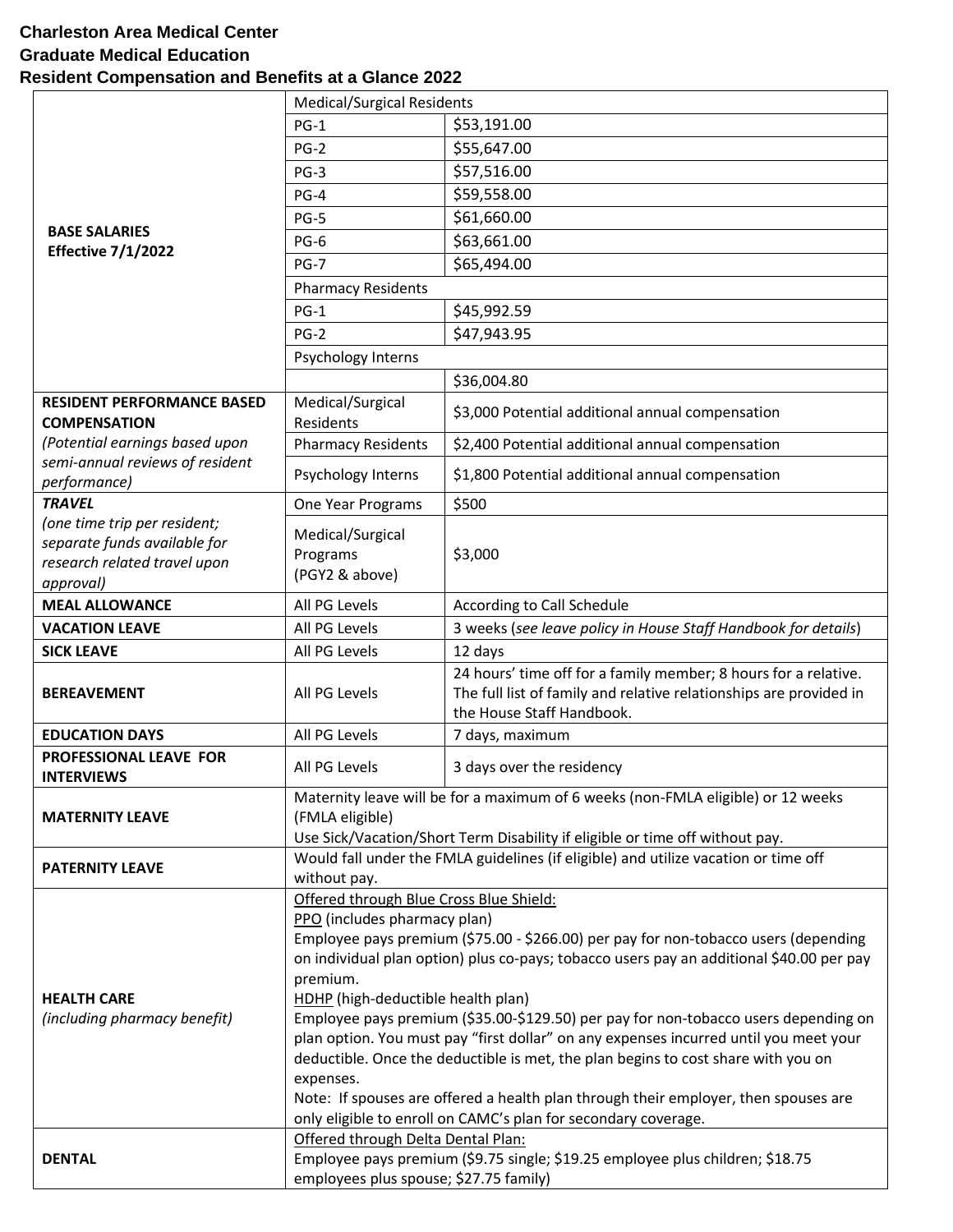| <b>VISION</b>                                    | Offered through Eye Med:                                                                                                                                                                                |                                                                                         |  |
|--------------------------------------------------|---------------------------------------------------------------------------------------------------------------------------------------------------------------------------------------------------------|-----------------------------------------------------------------------------------------|--|
|                                                  | Ranges from \$1.40 per pay for employee to \$4.75 for family.                                                                                                                                           |                                                                                         |  |
|                                                  | Offered through myCafeteriaPlan:<br>Tax deferred deductions from paychecks to pay for expenses not covered by a Health                                                                                  |                                                                                         |  |
|                                                  |                                                                                                                                                                                                         |                                                                                         |  |
| <b>HEALTH CARE SPENDING</b>                      | Care plan. Debit card system utilized for claims.<br>Flexible Spending Account (only available during open enrollment)<br>Max. Contribution allowed \$2,750<br><b>Health Saving Account (HDHP Only)</b> |                                                                                         |  |
| <b>ACCOUNT</b>                                   |                                                                                                                                                                                                         |                                                                                         |  |
|                                                  |                                                                                                                                                                                                         |                                                                                         |  |
|                                                  | Employee Only - Max Contribution \$3,650                                                                                                                                                                |                                                                                         |  |
|                                                  | Employee +Spouse, Children, or Family coverage - Max Contribution \$7,300                                                                                                                               |                                                                                         |  |
| <b>DEPENDENT CARE SPENDING</b><br><b>ACCOUNT</b> | Tax deferred deductions from paychecks to pay for Child Care expenses. Max. \$5,000                                                                                                                     |                                                                                         |  |
| <b>EMPLOYEE HEALTH SERVICES</b>                  | Available at all CAMC hospitals.                                                                                                                                                                        |                                                                                         |  |
| <b>NAUTILUS FITNESS CENTER</b>                   | Reduced membership fee.                                                                                                                                                                                 |                                                                                         |  |
|                                                  | Offered through Unum:                                                                                                                                                                                   |                                                                                         |  |
|                                                  |                                                                                                                                                                                                         | Income protection at 60% or 75% coverage is available. If a resident elects coverage on |  |
| <b>SHORT TERM DISABILITY</b>                     |                                                                                                                                                                                                         | day one, there is no waiting period. Certain exclusions, along with a six month         |  |
|                                                  |                                                                                                                                                                                                         | preexisting condition may apply. All employees must use 5 days of leave before eligible |  |
|                                                  | to use short-term disability. 75% coverage requires evidence of insurability form and                                                                                                                   |                                                                                         |  |
|                                                  | approval by Unum.                                                                                                                                                                                       |                                                                                         |  |
|                                                  | Offered through Unum:<br>Long Term Disability (LTD) benefits will be provided to all benefit eligible employees at                                                                                      |                                                                                         |  |
| <b>LONG TERM DISABILITY</b>                      |                                                                                                                                                                                                         | no cost to the employee. LTD insurance replaces 60% of your income if you become        |  |
|                                                  | partially or totally disabled for an extended time. Certain exclusions, along with a 12-                                                                                                                |                                                                                         |  |
|                                                  |                                                                                                                                                                                                         | month pre-existing condition limitation, may apply.                                     |  |
| <b>BASIC EMPLOYEE TERM LIFE</b>                  | Unum                                                                                                                                                                                                    | 1X annual salary (up to \$50,000) paid 100% by CAMC                                     |  |
| <b>OPTIONAL TERM LIFE</b>                        | Unum                                                                                                                                                                                                    | Opportunity to purchase additional life insurance.                                      |  |
| <b>SPOUSE TERM LIFE INSURANCE</b>                | Unum                                                                                                                                                                                                    | Opportunity to purchase life insurance on spouse.                                       |  |
|                                                  |                                                                                                                                                                                                         |                                                                                         |  |
| <b>CHILD TERM LIFE INSURANCE</b>                 | Unum                                                                                                                                                                                                    |                                                                                         |  |
| <b>ACCIDENTAL DEATH AND</b>                      |                                                                                                                                                                                                         | Opportunity to purchase life insurance for children.                                    |  |
| <b>DISMEMBERMENT</b>                             | Unum                                                                                                                                                                                                    | Opportunity to purchase.                                                                |  |
| <b>HOSPITAL INDEMNITY INSURANCE</b>              | Opportunity to purchase.                                                                                                                                                                                |                                                                                         |  |
| <b>CRITICAL ILLNESS INSURANCE</b>                | Opportunity to purchase.                                                                                                                                                                                |                                                                                         |  |
| <b>ACCIDENT INSURANCE</b>                        | Opportunity to purchase.                                                                                                                                                                                |                                                                                         |  |
| <b>EMPLOYEE PHARMACY</b>                         |                                                                                                                                                                                                         | Payroll deduction and campus delivery service to some locations.                        |  |
|                                                  | Managed by Fidelity Investments:                                                                                                                                                                        |                                                                                         |  |
|                                                  |                                                                                                                                                                                                         | CAMC will make an employer matching contribution on your behalf if you have             |  |
| <b>401K RETIREMENT PLAN</b>                      |                                                                                                                                                                                                         | completed one year of service, worked at least 1000 hours in an eligible status and you |  |
|                                                  |                                                                                                                                                                                                         | made salary deferral contributions for the year. The matching contribution by CAMC      |  |
|                                                  | will be based on your deferral election.                                                                                                                                                                |                                                                                         |  |
| <b>CREDIT UNION</b>                              | One block east of                                                                                                                                                                                       | Direct checking/savings accounts, payroll deduct loans, Visa<br>credit and debit cards. |  |
| <b>PARKING</b>                                   | <b>Memorial Hospital</b><br>Free onsite parking for all residents.                                                                                                                                      |                                                                                         |  |
| <b>ON-SITE CAFETERIA</b>                         |                                                                                                                                                                                                         | Discounts offered for all employees in all three hospital locations.                    |  |
| <b>GIFT SHOP</b>                                 |                                                                                                                                                                                                         |                                                                                         |  |
| <b>SECURITY</b>                                  |                                                                                                                                                                                                         | Payroll deduction available on purchases in all CAMC hospitals.                         |  |
|                                                  |                                                                                                                                                                                                         | Escort and auto problem assistance available in all CAMC hospitals.                     |  |
| <b>PASTORAL CARE</b>                             |                                                                                                                                                                                                         | Pastoral care assistance available to employees in all CAMC hospitals.                  |  |
| <b>PRIDE CARD</b>                                | for a full listing.                                                                                                                                                                                     | Offers discounts at stores and for services in the Kanawha Valley. Please visit CAMnet  |  |
|                                                  |                                                                                                                                                                                                         | CAMC offers affordable housing options near the Memorial and General hospital           |  |
| <b>HOUSING</b>                                   | campuses.                                                                                                                                                                                               |                                                                                         |  |
| <b>CALL ROOMS</b>                                |                                                                                                                                                                                                         | Call rooms available in all three Charleston hospitals.                                 |  |
| <b>EMPLOYEE ASSISTANCE</b>                       |                                                                                                                                                                                                         | Health Advocate (Employee Assistance Program offered by Unum) 1-800-854-1446            |  |
| <b>PROGRAMS</b><br><b>WELLNESS PROGRAM</b>       | www.unum.com/lifebalance                                                                                                                                                                                | Programs offered vary throughout the year. Participation is optional.                   |  |